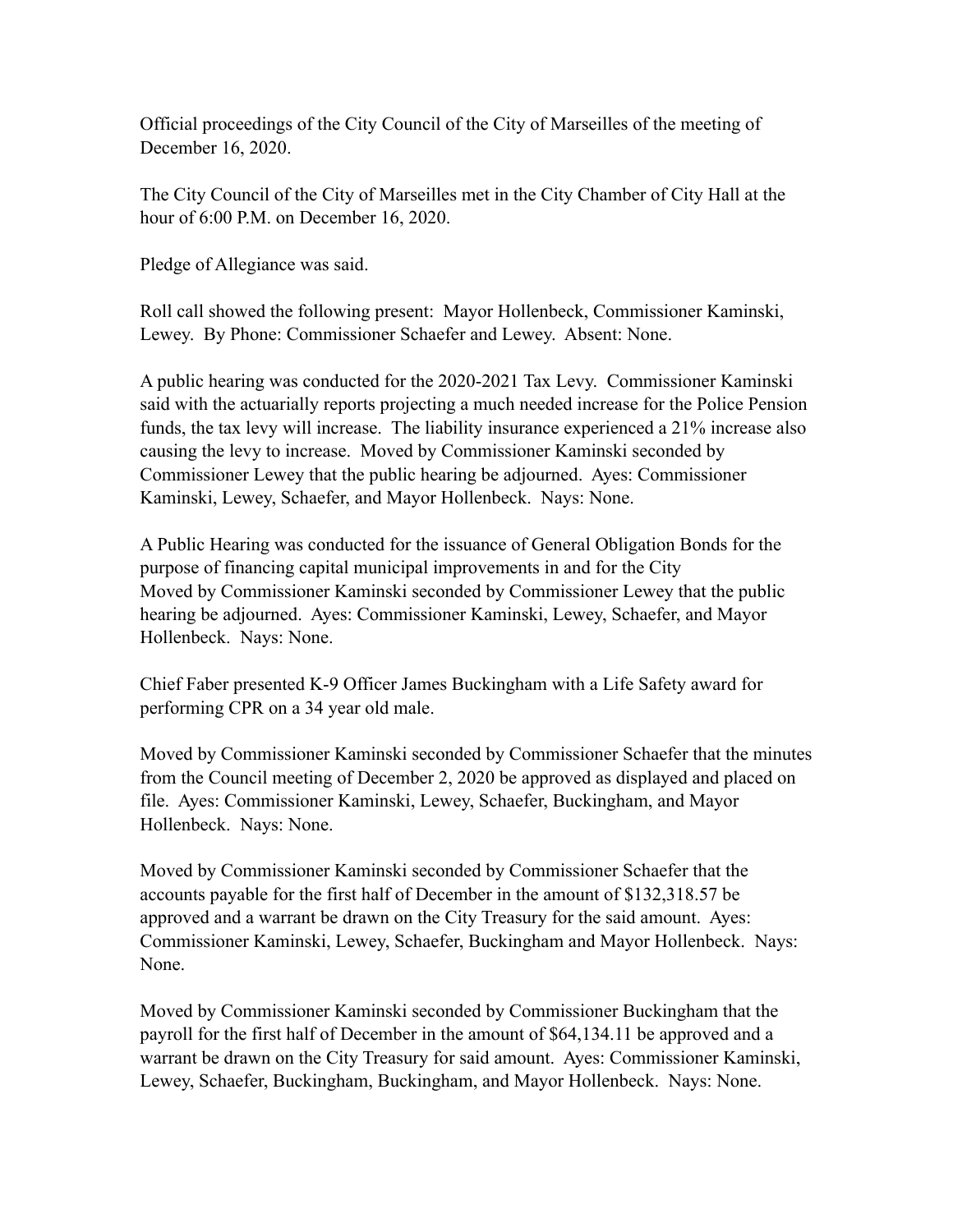Moved by Commissioner Kaminski seconded by Commissioner Schaefer that Ordinance 1774, 2020-2021 Tax Levy Ordinance be adopted. Ayes: Commissioner Kaminski, Lewey, Schaefer, Buckingham, and Mayor Hollenbeck. Nays: None.

Moved by Commissioner Kaminski seconded by Commissioner Buckingham that the selection of First Midstate Inc. as Underwriter/Placement agent and Chapman and Cutler LLP as Bond Disclosure Counsel to the Underwriting/Placement agent with respect to the City's General Obligation Bonds be approved. Ayes: Commissioner Kaminski, Lewey, Schaefer, Buckingham, and Mayor Hollenbeck. Nays: None.

Moved by Commissioner Lewey seconded by Commissioner Kaminski that the payment to Designs and Signs in the amount of \$46,778.00 for the LED Illuminated Emergency Sign at the Police Department be approved. The CURES Act will be paying for the emergency sign. Ayes: Commissioner Kaminski, Lewey, Schaefer, Buckingham, and Mayor Hollenbeck. Nays: None.

Moved by Commissioner Schaefer seconded by Commissioner Lewey that the council will hold an informational meeting for Broadway, Main, and Commercial Street intersection project to be held on January 6, 2021 at 6:00 P.M. be approved. Ayes: Commissioner Kaminski, Lewey, Schaefer, Buckingham, and Mayor Hollenbeck. Nays: None.

Moved by Mayor Hollenbeck seconded by Commissioner Kaminski that the bid for 594 East Bluff Street house sale be approved. House was sold to Derek Schaefer for \$1,000 he was the only bidder. Ayes: Commissioner Kaminski, Lewey, Schaefer, Buckingham, and Mayor Hollenbeck. Nays: None.

Mayor Hollenbeck presented Kathy Kocher with a "person of the year award" for all you hard work and efforts for the good of Marseilles.

Moved by Commissioner Kaminski seconded by Commissioner Schaefer that the City Council adjourns. Ayes: Commissioner Kaminski, Lewey, Schaefer, Buckingham and Mayor Hollenbeck. Nays: None.

## RESPECTFULLY SUBMITTED